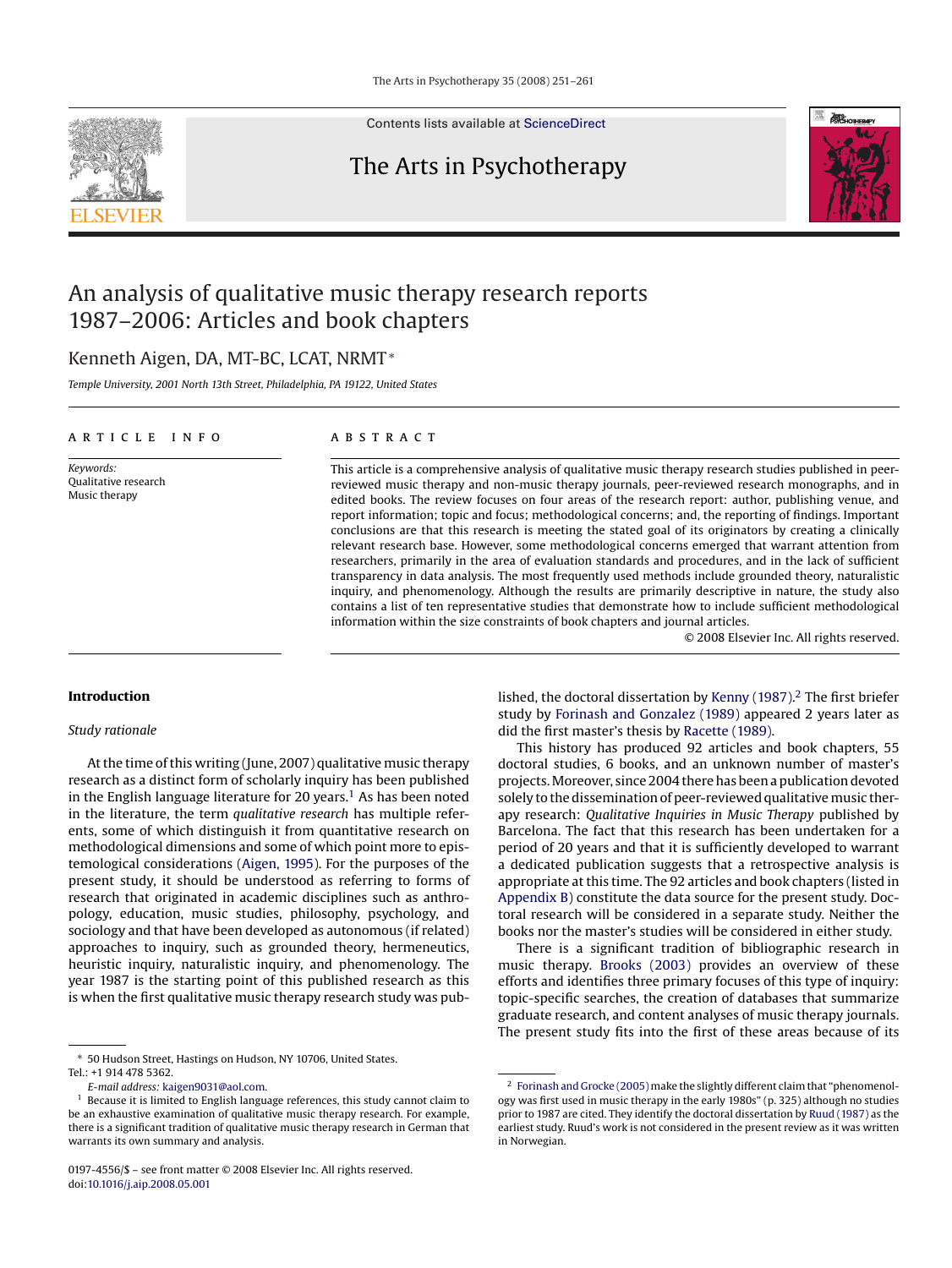focus on a particular research method. It is bibliographic in nature because of its focus on the research reports and not on the content of the findings or on the nature of the rich diversity of human experience detailed in the reports. A study that focuses upon the meanings elaborated though qualitative methods is certainly worthy of being done and perhaps the present study can lay the foundation for that type of work.

#### **Method and selection criteria**

#### *Obtaining references*

Articles and book chapters for inclusion in the study were located by hand searches and through electronic means.

Data searches were used primarily to locate articles in journals outside of music therapy and the creative arts therapies. This included a search of the following databases: Academic Search Premier; Education Abstracts; ERIC; MEDLINE; The Music Index; Professional Development Collection; PsycARTICLES; PsycINFO; CINAHL, Social Sciences Abstracts.

In addition to the electronic search, a number of potential sources of studies were examined by hand. This included all of the edited books by the two most prominent and currently active major music therapy publishers: Barcelona and Jessica Kingsley. Selected texts from other publishers such as Routledge were also included where the book title indicated the possibility of there being a relevant study in the text.

The contents of all of the music therapy journals were examined either by hand, through full-text electronic versions of articles, or in some cases, through electronic indexes. *Music Therapy*, the journal of the former American Association for Music Therapy, was examined fully by hand; the *Journal of Music Therapy* and *Music Therapy Perspectives* were searched through the AMTA CD-ROM for all volumes through 1997 and from 1998 to 2006 they were hand searched; the complete set of the *British Journal of Music Therapy* (originally published as the *Journal of British Music Therapy*) was searched by hand; the *Nordic Journal of Music Therapy* was searched through an electronic index for volumes 1–5 and hand searched for volumes 6–15 (1997–2006); the *Canadian Journal of Music Therapy* was hand searched; the *Australian Journal of Music Therapy* was searched through its electronic index at [http://www.musictherapyworld.net;](http://www.musictherapyworld.net/) *The Arts in Psychotherapy* was searched through its electronic index of all volumes. Approximately 140 publications were located through these various means and this comprised the initial list for the present review.

#### *Selection criteria*

The selection criteria for what qualifies as a qualitative music therapy research report is both part of the method and part of the outcome as the criteria to judge whether a publication is an example of qualitative research are open to interpretation. The strategy undertaken was to err on the side of being inclusive, given that part of the purpose of this study was to compile in one place all of the reports that might be considered qualitative music therapy research by any number of sets of criteria. The criteria employed in this study were pragmatic ones and they are not being proposed as necessarily appropriate to be applied in other contexts.

Publications were included in the analysis if they contained one or more of the following elements: the gathering of data along with some level of interpretation and/or analysis; a description of the method of gathering, analyzing, and/or interpreting data; a contextualization for empirical claims or interpretations in terms of the researcher, milieu, clients, or environment; a claim on the author's part of the report being the product of qualitative research; the use of research procedures without labeling them as such; some check on the conclusions of a study that related to criteria such as trustworthiness, authenticity, integrity, etc.; a quantitative measure that enhanced the status of the inquiry as research.

Although this last criterion may sound contradictory, it makes sense if one considers it in relation to a case study. A single case study may not be an example of research but a multiple case study employing the same procedures as the single case can be research because it addresses criteria for research such as comprehensiveness, providing a holistic understanding, providing multiple perspectives, or prolonged engagement, for example.

The criteria for type of publication were limited to book chapters and peer-reviewed journal articles. Both of these types of publications are subject to some external review, although this is generally more extensive in a journal article. Some master's studies are included in the review because they were re-published as refereed journal articles. Similarly, some doctoral studies are indirectly present in the current study as abbreviated reports in journals or books.

In addition to deciding what constituted qualitative research, another issue to decide was what constituted music therapy. The difficulty was determining whether or not to include all studies that employed therapeutic uses of music and that were described as music therapy, even if they did not qualify as music therapy according to accepted definitions within the field. This issue arose primarily in the context of medical treatment. Eventually it was decided to include medical music therapy and to exclude music medicine, as these terms are defined by [Dileo \(1999\).](#page--1-0) Excluded studies in this area tended to have mixed methods using qualitative and quantitative procedures, so had they been included, the reported percentage of mixed method studies would have been higher than it was.

One final difficulty concerned how to consider briefer articles that reported on larger, more complete studies. These reports often did not have sufficient information to be described and evaluated comprehensively, possibly because the methodological information was available elsewhere. Yet because they are published and referenced as research studies it would seem problematic to have excluded them and for this reason such abbreviated reports were included.

#### *Developing and implementing the template for analysis*

All of the studies were analyzed through a template consisting of 32 categories (see [Appendix A\).](#page--1-0) This analysis template was both a data gathering tool and an outcome of the research. Although it was not planned to analyze each article twice, the evolving nature of the template required this step in the method. The first time through the studies was a preliminary analysis in which each study was read and analyzed according to the template. During this first analysis the template was continually adjusted to accommodate elements that emerged from the readings. The second time the studies were analyzed the previously gathered information was checked and areas of the template that had not been present throughout the first analysis could now be completed. This repeated cycle of data analysis was a crucial step in enhancing the accuracy of the information.

Although the present study is primarily of a descriptive and quantitative nature, the responsive way in which the template was developed is more typical of qualitative research. The analysis began with 23 categories. During the initial reading of the studies, 10 dimensions of analysis were added and 1 was removed leaving 32 areas in the final version. The initial literature search yielded approximately 140 articles. The first analysis pared this list